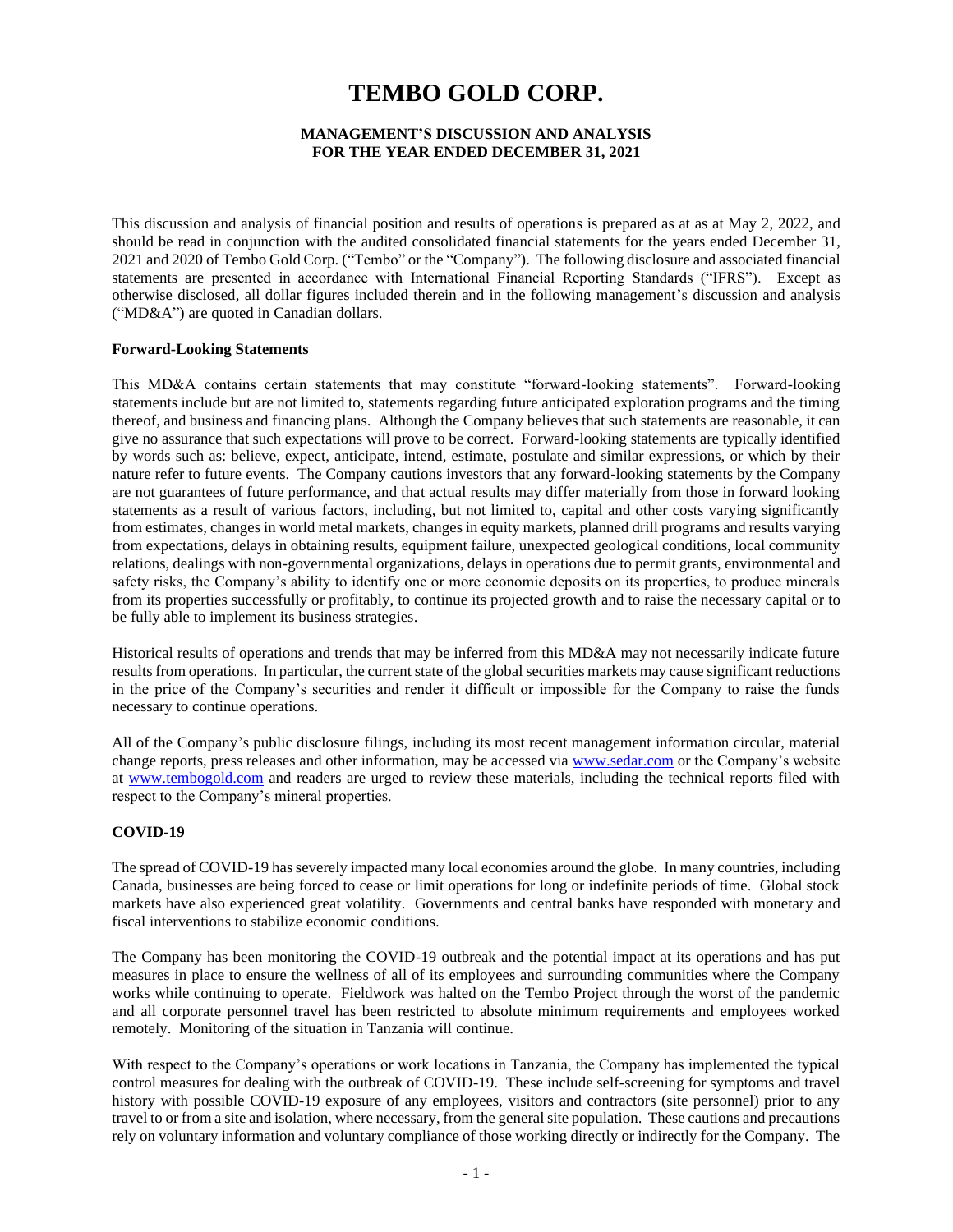Company expects that procedures will continue to evolve according to the World Health Organization and Center for Disease Control guidelines as more becomes known about the virus.

# **Company Overview**

Tembo is a junior mineral development company conducting activities in the East African country of Tanzania. The Company's principal business activity is the acquisition, exploration and development of mineral properties. The principal area is located in the Lake Victoria goldfield where extensive surface exploration has been carried out on the Tembo Project. The Company has not yet determined whether these properties contain economically recoverable ore reserves and Tembo is therefore still an exploration stage company.

The Company's main asset is the Tembo gold property (the "Tembo Project"). Due to a lack of funding over recent years the Company was constrained to making property payments, maintaining its prospecting licenses and license applications, maintaining its corporate standing in Tanzania and Canada, maintaining its exploration field base, and conducting limited exploration activities on the Tembo Project.

Through its local subsidiary and local companies with whom Tembo has agreements, the Company expanded the original 111km<sup>2</sup>, which formed its original licence area, by an additional contiguous  $\sim 60 \text{km}^2$  in new licence area. The enlarged project area comprised seven licences and a total area of 174.4km<sup>2</sup>, and all licences held through a wholly owned Tembo subsidiary. The licences have a nine-year tenure from date of grant through the original grant and two periods of renewal.

On December 7, 2021 the Company entered into an agreement which concluded on April 22, 2022, regarding sale of six non-core prospecting licenses of the seven currently held in Tanzania (the "Licenses") with Barrick Gold Corporation (TSE: ABX; NYSE: GOLD) ("Barrick") and Bulyanhulu Gold Mine Limited ("Buly"), a subsidiary of Barrick (the "Transaction"), in consideration for: (i) US\$ 6,000,000; (ii) contingent payments to be based on the inferred, indicated and measured gold mineral resources identified in the areas of land which are covered by the Licenses (the "Licence Area") up to an aggregate amount of US \$45,000,000; and (iii) a requirement for Buly to invest a minimum of US \$9,000,000 in the Licence Area over the course of the four years following the completion of the Transaction. The Company also issued 5,518,764 common shares to Barrick for \$1,500,000 pursuant to a private placement. The proceeds of this sale will be used by the Company to further the exploration licence that Tembo has retained.

The Company is currently a reporting issuer in British Columbia, Alberta and Ontario. The Company's shares trade on the TSX Venture Exchange ("TSXV") under the symbol "TEM" and on the Frankfurt Exchange under the symbol "T23". The Company's principal office is located at #1305 - 1090 West Georgia Street, Vancouver, British Columbia.

# **Board of Directors and Management**

As of the date of this MD&A the Company's board of directors and officers are as follows:

| David Scott<br>Simon Benstead | - Director, President and Chief Executive Officer ("CEO")<br>- Director, Chief Financial Officer ("CFO") and Vice-President Corporate Development |
|-------------------------------|---------------------------------------------------------------------------------------------------------------------------------------------------|
| Marc Cernovitch               | - Director                                                                                                                                        |
| Frank Hogel                   | - Director                                                                                                                                        |
| Nick DeMare                   | - Corporate Secretary                                                                                                                             |

# **Exploration Activities**

As of the date of this MD&A, the Company's main asset is the one remaining licence of 32km<sup>2</sup> on the Tembo Project located in northwest Tanzania. The Company's wholly owned subsidiary, Mineral Industry Promotion & Consulting Company Ltd. is the sole owner of this licence. The main Tembo project area is located directly northwest of and adjacent to Barrick Gold's Bulyanhulu Mine.

The Tembo Project is situated in the Lake Victoria goldfield in the prospective geological terrane of the Sukumaland greenstone belt, an Archean age succession of volcanic and sedimentary rocks that have been intruded by a variety of Archean granitic plutons as well as younger dolerite dykes and possible kimberlite intrusions. The geology that is host to Barrick's Bulyanhulu Mine trends directly into the Tembo Project area, including the main structure on which the Reef 1 and Reef 0 orebodies are developed.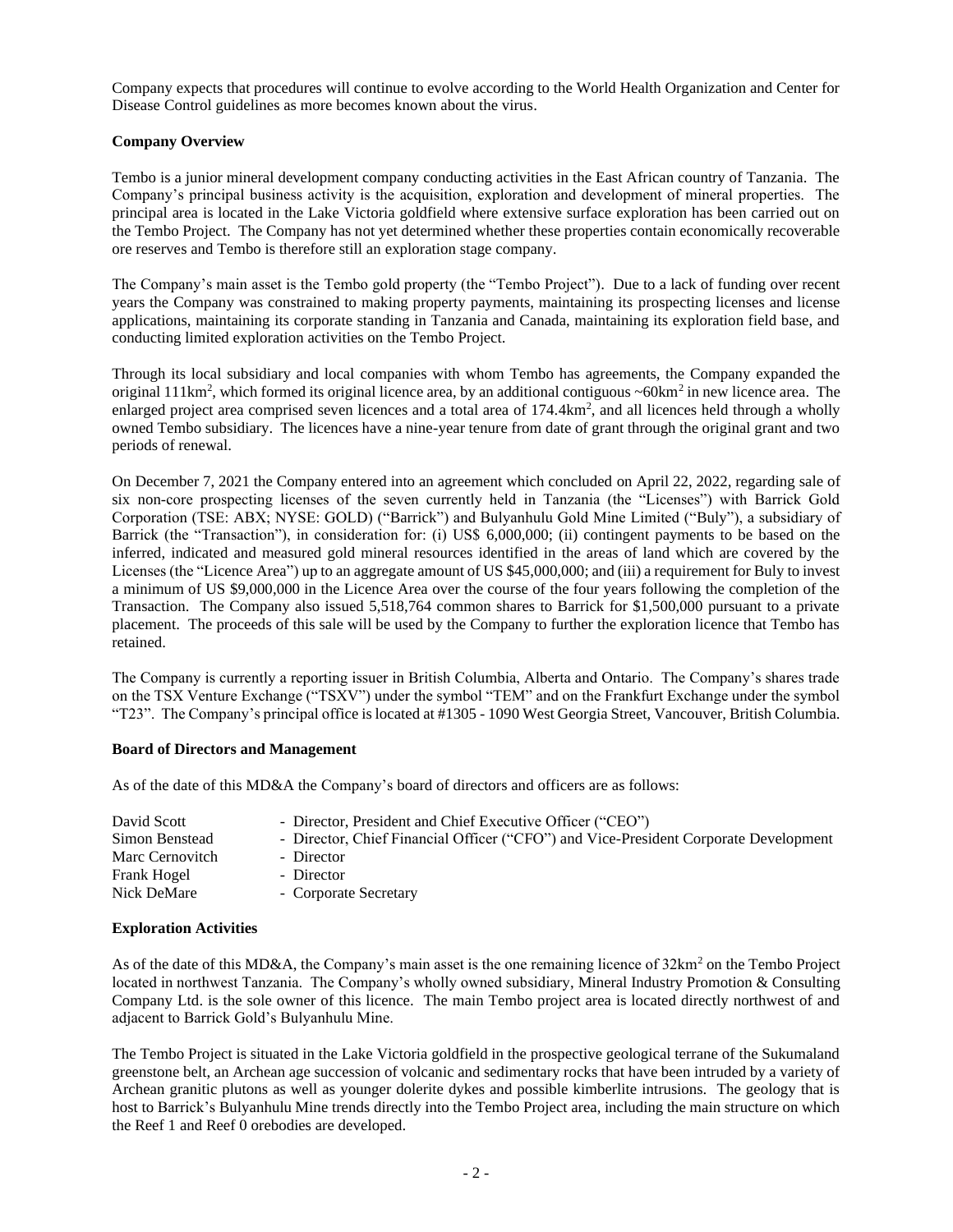On August 31, 2012, a NI 43-101 technical report on the Tembo Project, effective date July 31, 2012 (the "Technical Report"), was filed on SEDAR and is available for viewing under Tembo's profile on [www.sedar.com.](http://www.sedar.com/) This report is to be updated in 2022.

The Technical Report recommended that a staged gold focused exploration program consisting of trenching, mapping and drilling be implemented in order to test the Ngula 1 target and the numerous other gold anomalous zones on the property. This remains Tembo's goal with future positive drilling results determining further expanded drilling programs.

Prior to 2009, high resolution airborne magnetics, extensive percussion rotary air blast drilling ("RAB") drilling and surface soil sampling, mapping, and limited reverse circulation "RC" and diamond drilling "DD" was conducted and resulted in the definition of a number of target areas. During 2011 the earlier work was followed up by a light detection and ranging "LiDAR" survey and field mapping which provided a high-resolution colour ortho-photograph and an accurate digital elevation model allowing the location and extent of artisanal mining, both current and historical, to be determined and mapped. The historical work and the follow up allowed the targets to be confirmed and refined and on this, an extensive targeted drilling program was designed on seven targets (Ngula 1, Ngula 2, Nyakagwe East, Nyakagwe Village, Buly, Mgusu, Iyenze).

During Q4/2020 the Company signed a cooperation agreement with GoldSpot Discoveries Corp. ("Goldspot"). In terms of this agreement GoldSpot applied the experience and knowledge of their team of multidisciplinary geoscientists and data scientists and artificial intelligence computing technology to re-interpret all available data within the Tembo licences and the goldfield area in proximity to the Tembo Project. GoldSpot has provided a final report and following the re-interpretation and study recommended favourable new targets and proposed follow-up work programs. To date these studies have identified and prioritised 54 targets and exploration planning of the existing and the new targets is underway.

No exploration activities have been undertaken since 2015 pending financing. As a result of the sale of the non-core licences, Tembo can now once again deploy drill rigs on the project. I programme totaling 7,500m is planned, with an initial 2,850m beginning in the next month on the Ngula 1 target. The drilling will aim to define the structures controlling mineralization in previous well mineralized intersections, and then to follow these zones on dip and strike to enable resource modeling once sufficient drill coverage has been achieved.

# *Tembo Project Drilling*

An initial phased drilling program was designed for the project in 2011, comprising approximately 115 DD holes (27,500 meters) and 470 RC holes (60,000 meters). RC and DD commenced on Ngula 1 in January 2012, and a total of 196 holes were drilled on the targets to the end of 2012. Further drilling was conducted during 2014, the last field activity, and to date 42,849m has been completed, 81 DD holes totaling 21,937m, and 121 RC holes totaling 20,912m.

Due to market financing constraints, the drilling is undertaken in focused phases as available funding allows. All drill cores are oriented using either a Reflex instrument or an orientation tool to facilitate structural logging and analysis.

Preliminary indications are that mineralization is associated with steep dipping shear structures hosting quartz veins, sulphides and associated alteration along three dominant structural directions, northwest-southeast, northeastsouthwest and east-west.

All drill results may be found on the Company's website at [www.tembogold.com](http://www.tembogold.com/) and in Company News Releases.

# *Ngula 1*

To date 35 DD holes totaling 9,107m and 41 RC drill holes totaling 7,623m have been completed at Ngula 1 along a strike of approximately 600m. During the 2012 drilling campaign seventy-five holes were drilled at Ngula 1, with 34 DD and 41 RC holes completed, totaling 7,953 meters and 7,623 meters respectively. Drilling commenced again in late December 2013 at Ngula 1 and borehole TDD0041 was deepened to its final depth of 507.0 meters. Two additional holes were drilled at Ngula 1 during Q1/2014.

The initial drilling targeted a southern and northern dominant set of east-west structures, identified by artisanal workings and a coincident magnetic lineament, at a vertical depth of 50 meters and 100 meters. All holes were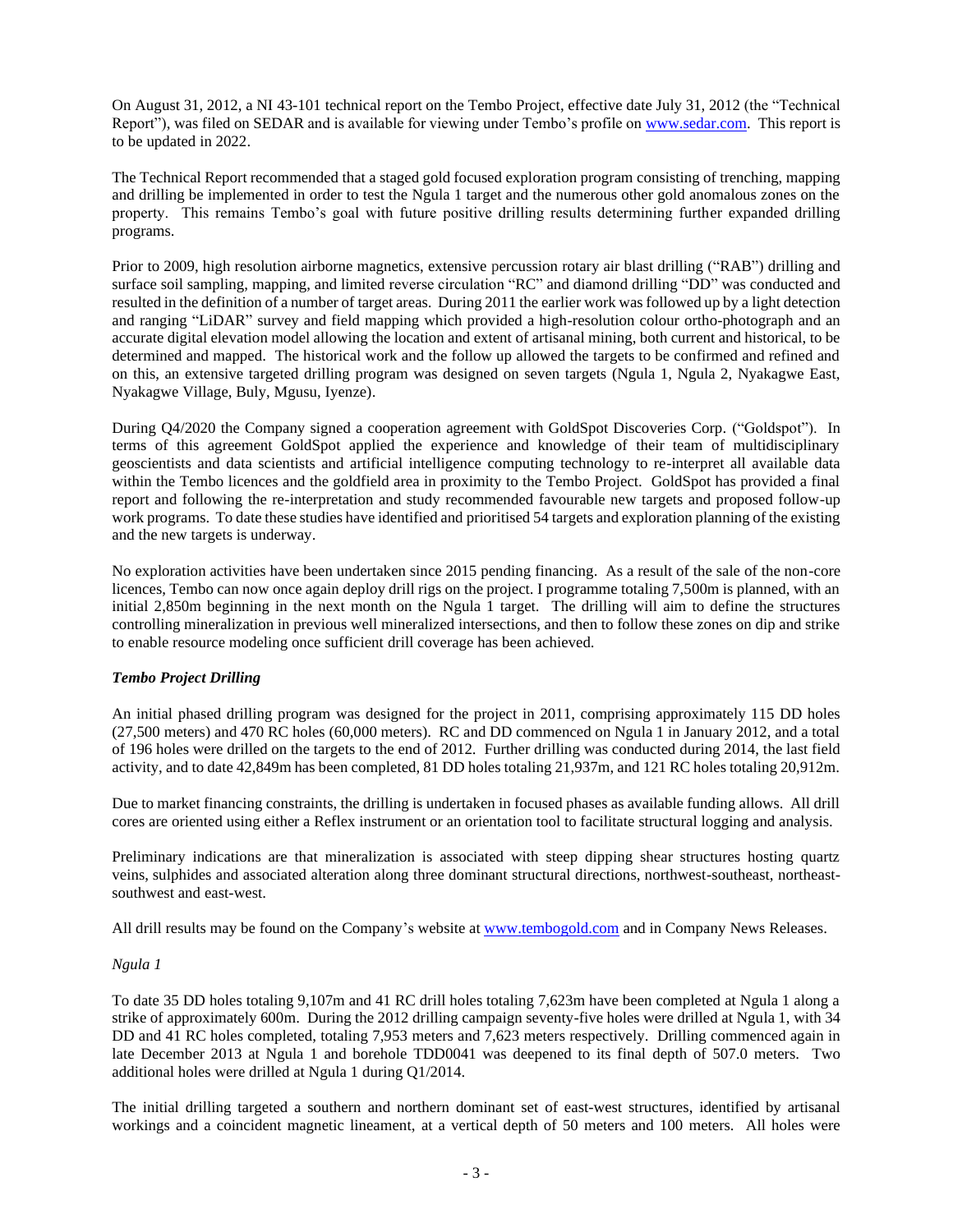extended to between 200 meters and 300 meters in order to intersect an interpreted second east-west structure and test for potential deeper sub-parallel structures. The drill holes were inclined at -60° either to the north or south to intersect these near vertical structures.

A drill program to follow up zones where wide widths with good grades were encountered in earlier drilling phases is planned to commence Q2/2022. This is designed to provide more detailed structural and grade distribution information so that resource drilling can be undertaken. A total of 2,850m is planned.

# *Nyakagwe East*

Nyakagwe East is characterized by extensive artisanal mining with numerous shafts in excess of 20 meters in depth accessing a number of northwest striking quartz vein shears. Historic DD and RC programs returned significant gold intersections from at least two sub-parallel, northwest-southeast trending mineralized zones, each consisting of multiple structures. Twenty-three diamond drill holes (6,924m) and 20 RC drill holes (2,238m) have been completed to date.

In the Phase 1 program, the diamond drill holes targeted an extensive area of artisanal mining along a northern and southern set of structures, both of which were previously drilled in 2008. The reverse circulation holes targeted the east and west projected extensions where there were no artisanal workings. The drilling identified up to 1,000 meters of potentially mineralized strike length. The mineralization along the northern structure on which the drilling focused appears to be open to the west (entering the Mgusu target area) and to the east (where RC drilling has been hampered by the presence of deep black cotton soils). The latter will be tested by means of diamond drilling during the dry season during a future phase of drilling. All diamond drill holes encountered gold mineralization along a principle structure with multiple gold bearing structures identified in several holes at depth.

Follow up drilling was conducted in the 2014 drilling campaign and included in-fill drilling and deeper step-back boreholes testing lateral and vertical continuity and tenor of mineralization. A total of 3,178 meters comprising 13 DD holes were completed in the 2014 drilling program. Drilling has been suspended pending exploration funding. Follow-up drilling would comprise in-fill drilling of previous good results to allow resource definition. This is planned to commence in Q3/2022 and a total of 1,150m is planned.

# *Nyakagwe Village*

The potential of the Nyakagwe Village target was initially indicated in 2011 by a new artisanal mining operation located immediately to the east of the village in a corn land, exploiting a previously unknown east-west trending set of south dipping quartz veins. Within a year a large number of shafts were sunk by the miners to access these highgrade, shear-hosted veins. Subsequently a large open pit was excavated to facilitate easier and deeper access. Mining by artisanal miners has subsequently stopped due to excessive water ingress.

To date fifteen DD holes (2,916m) and 11 RC holes (1,315m) have been completed.

Significantly, the diamond drilling has intersected gold mineralization in the east-west structures along a 600m strike as well as identified a previously unknown northeast trending mineralized zone associated with a 1.8 kilometer long magnetic lineament which trends through other small artisanal workings. The mineralization along the east-west structure is open ended in all directions. The shallow wide zones of mineralization encountered are interpreted where the east-west structures intersect the northeast structure. The RC drilling was drilled as a fence line to the north of the main east-west trending mineralized structure.

The high grades intersected are associated with quartz veining and associated abundant pyrite mineralization. Further drilling is planned in the second half of 2021 to test the extensions to the known mineralization along strike and down dip on the east-west and northeast structures and to close up the spacing in order to define a primary resource.

A total of 2,000m of diamond drilling is planned for the Q4/2022 campaign.

# *Buly Trend/Iyenze/Ngula 2*

The Buly/Iyenze target area was historically defined by scattered elevated gold grades in soil sampling and RC drilling. Abandoned artisanal workings are present within the target area. These targets are on the boundary of the Bulyanhulu Gold Mine license area and may be an extension of the prospective geology.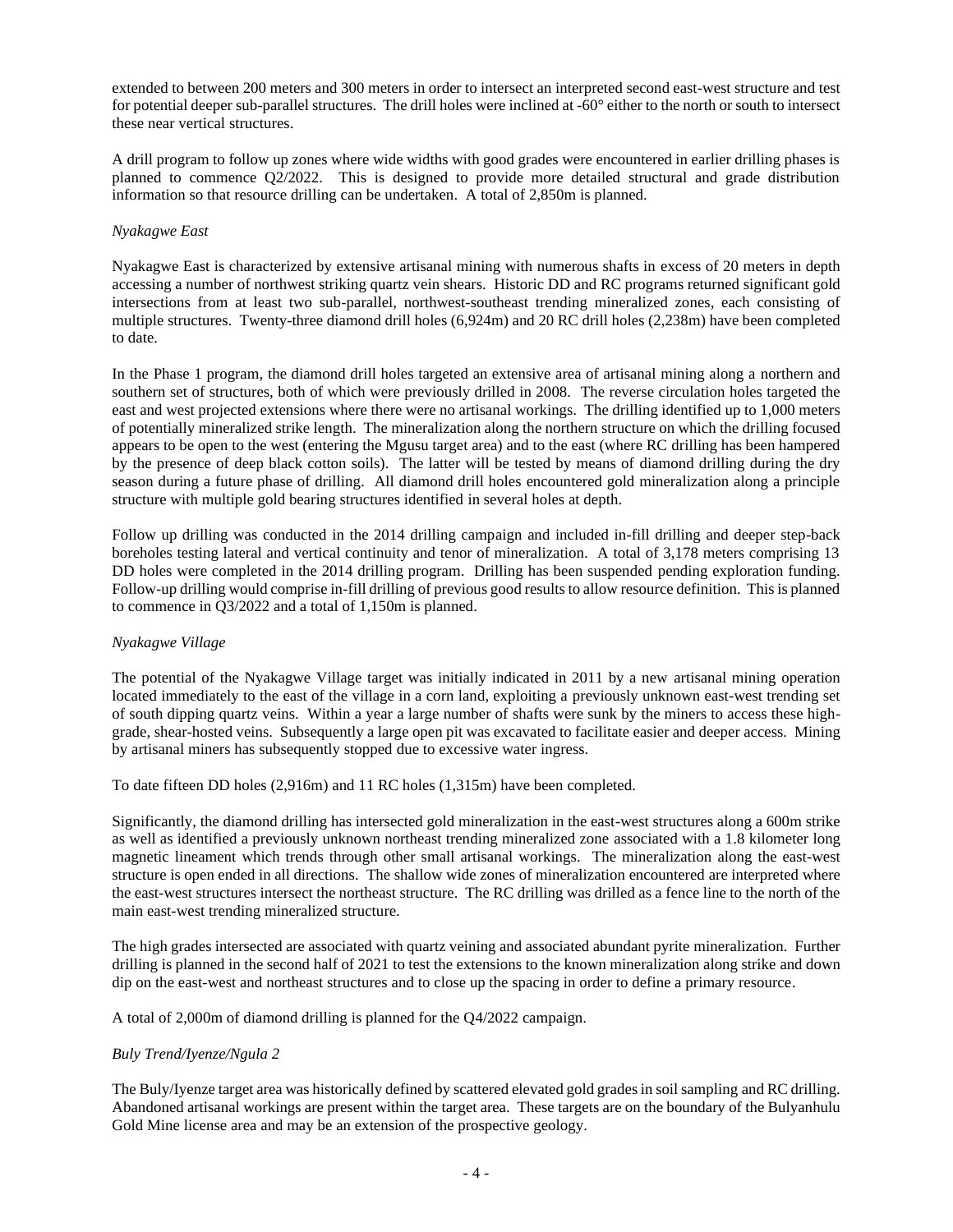To date, a total of 16 RC scout holes (3,001 meters) have been drilled into the Iyenze structure, covering some 1,500 meters of strike on lines spaced at 200 meters intervals. No significant intersections were achieved and drilling was halted to focus on other higher potential targets.

The first borehole to be drilled by the Company along the Buly Trend (TDD0001) commenced in Q1/2014 and was completed at 305 meters during Q2/2014. A broad zone of intense shearing was intersected which locally contained abundant quartz veining but little mineralization evidenced by minor disseminated sulphide containing low levels of gold.

At Ngula 2 surface geological mapping and a review of the artisanal mining indicate the possibility of more than one trend, including the northwestern extension of the Buly Trend. An initial four diamond holes were completed (1,195 meters) but returned no significant results. An induced polarization geophysical survey was conducted in Q2/2014 over the Buly/Iyenze target areas and extended to cover the Ngula 2 target area to the northwest along the Buly Trend extension. This survey tested for chargeable and resistive horizons across a broad zone of greenstone lithologies within which the earlier airborne magnetic survey highlighted a number of weak to strong northwest trending zones interpreted as Buly parallel structural zones. Based on the results, hole TDD0002 was drilled to a depth of 752 meters without intersecting any significant mineralization.

# *New Targets*

Following a target generation desktop study conducted by Tembo in conjunction with GoldSpot Discoveries Corp, 39 new targets have been identified and prioritized on the Tembo licence. Drilling will commence in Q4 to test one or two of these with preliminary drillholes to identify and define structure and confirm the potential for, or presence of gold mineralization.

# **Follow Up Drilling Program and Future Strategy**

A strategic review by the Company has concluded that the definition of resources and the identification of areas within the known targets and the many untested targets where significant resource may be developed, is a priority to fast track the project to a major discovery. Immediate activities will be focused on achieving this. Further drilling will be focused on extending these targets, as well as testing the many remaining targets on the licence area.

On April 27, 2022 the Company announced that it planned to commence drilling of the 2022 program during the first week of May.

# *Highlights*

- (i) Diamond drilling to commence in early May 2022
- (ii) Drill rig has been mobilized and is on site
- (iii) Targeting previous good results, the drill holes are aimed to define structural controls to enable further targeted depth and strike extent drilling
- (iv) An initial 13 drill holes comprising 2,280m of the total 7,000m 2022 program have been planned Ngula 1, with outstanding earlier results, will be the first to be drilled with four holes totalling 970m

Thirteen diamond-cored drill holes, comprising approximately 2,280 m of drilling, have been planned for this initial phase of the 7,000m drilling program. The drilling will take place at previously drilled targets, i.e. Ngula 1, Mgusu, Nyakagwe East, and Nyakagwe Village, and have been sited parallel to and or offset from well-mineralized historical drill holes.

A summary of the drilling program and an overview of the drill hole localities is presented below.

| <b>Planned</b><br><b>BHID</b> | X      | Y       | z    | <b>Planned</b><br>Depth<br>(m) | <b>Azimuth</b><br>(0) | <b>Inclination</b><br>(0) | <b>Target</b> |
|-------------------------------|--------|---------|------|--------------------------------|-----------------------|---------------------------|---------------|
| <b>NG001</b>                  | 436506 | 9647344 | 1246 | 200                            | 180                   | -60                       | Ngula 1       |
| <b>NG002</b>                  | 436550 | 9647449 | 1245 | 500                            | 135                   | -55                       | Ngula 1       |
| <b>NG003</b>                  | 436693 | 9647250 | 1245 | 150                            | 180                   | -60                       | Ngula 1       |

*Summary of Phase I Drilling Programme*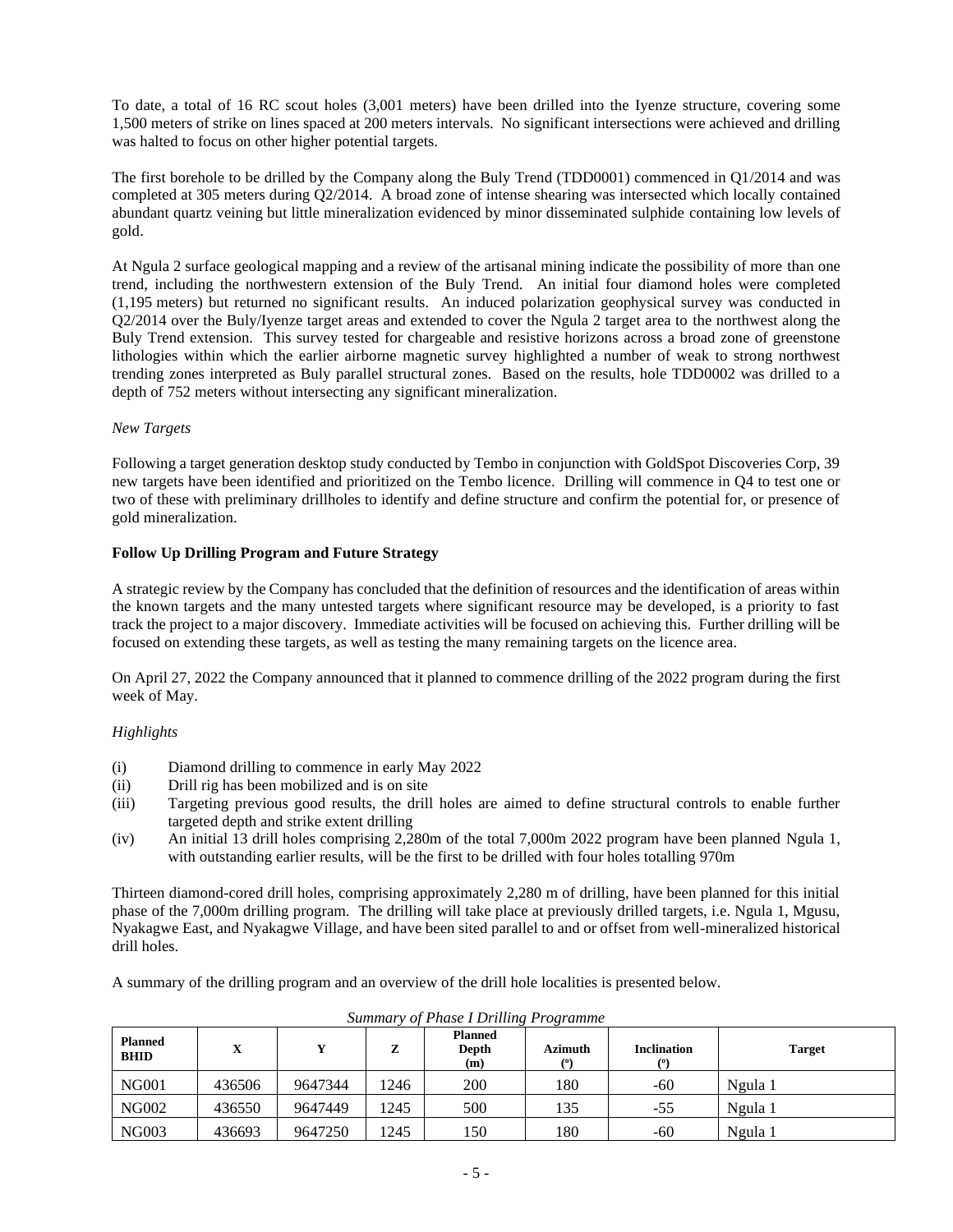| <b>Planned</b><br><b>BHID</b> | $\mathbf{X}$ | Y       | Z    | <b>Planned</b><br>Depth<br>(m) | <b>Azimuth</b><br>(°) | <b>Inclination</b><br>(°) | <b>Target</b>    |
|-------------------------------|--------------|---------|------|--------------------------------|-----------------------|---------------------------|------------------|
| <b>NG004</b>                  | 436700       | 9647142 | 1244 | 120                            | $\Omega$              | -60                       | Ngula 1          |
| <b>NE001</b>                  | 437990       | 9645030 | 1200 | 150                            | 30                    | -60                       | Nyakagwe East    |
| <b>NE002</b>                  | 438058       | 9645240 | 1200 | 280                            | 30                    | $-60$                     | Nyakagwe East    |
| <b>NE003</b>                  | 438112       | 9645333 | 1200 | 120                            | 30                    | $-60$                     | Nyakagwe East    |
| M001                          | 437242       | 9645322 | 1216 | 60                             | $\Omega$              | $-60$                     | Mgusu            |
| M002                          | 437340       | 9645336 | 1215 | 80                             | $\Omega$              | -60                       | Mgusu            |
| <b>NV001</b>                  | 436679       | 9644760 | 1201 | 190                            | $\Omega$              | $-60$                     | Nyakagwe Village |
| <b>NV002</b>                  | 436694       | 9644850 | 1203 | 130                            | $\Omega$              | $-60$                     | Nyakagwe Village |
| NV003                         | 436730       | 9644785 | 1202 | 180                            | $\theta$              | $-60$                     | Nyakagwe Village |
| <b>NV004</b>                  | 436748       | 9644861 | 1204 | 120                            | $\theta$              | $-60$                     | Nyakagwe Village |

Coordinate System: WGS84 / UTM Zone 36

The drill holes are aimed to confirm the geological continuity and distribution of the mineralization, as well as to obtain comprehensive structural data to better understand, interpret and define the structural features that are controlling the distribution of Au, and the attitude and morphology of the mineralized zones, ultimately enabling a targeted resource drilling program to follow.

Drilling will commence at Ngula 1 where a number of exceptional intersections were achieved during previous drilling campaigns. The four new holes at this target will follow up on these drill hole results:

- (i) TDD0054: 8.17g/t Au over 11.05m from 116.96
- (ii) TDD0041: 22.18g/t Au over 15.00m from 299.00m
- (iii) TDD0004: 3.13g/t Au over 25.89m from 41.00m including 4.46g.t Au over 2.60m and 9.38g/t Au over 6.30m.

Building on the good drilling results already achieved, an aggressive work program and budget is planned for 2022, comprising an initial expenditure of approximately US \$4,500,000. Due to the remoteness of the project area and the apparent low level of Covid-19 in rural Tanzania, the execution of proposed work programs is not expected to be affected. Recent discussions with interested parties, including potentially significant strategic investors, as well as the improved gold market and country risk profile of Tanzania through resolution of the disagreement between Barrick Gold and the Tanzanian government, provide confidence that Tembo will be able to raise the funds to execute the proposed program. Initial desk top studies will be commenced prior to the end of 2023.

# **Quality Assurance / Quality Control ("QA/QC")**

A stringent QA/QC practice is applied to all sample batches. A Verified Reference Material standard is inserted every  $20<sup>th</sup>$  sample, a known blank or blank standard every  $20<sup>th</sup>$  sample and all samples with assays greater than 0.5g/t are reassayed. 1% of all samples are submitted to an alternative laboratory for check analysis. In addition the laboratory adheres to an internal QA/QC procedure including standard samples and repeats and blanks inserted independently.

Widths represent drill intersection widths not corrected for borehole inclination and dip of the geological zone. True widths have not been determined. The borehole inclination of 60deg and sub vertical dip of the structures suggests that the true width will be approximately 86% of the intersected width.

Boreholes have not been drilled in numerical sequence and not all boreholes in a sequence have necessarily been drilled. Borehole numbers represent the original borehole identification assigned when planned.

No capping of high-grade values has been applied to the assay results.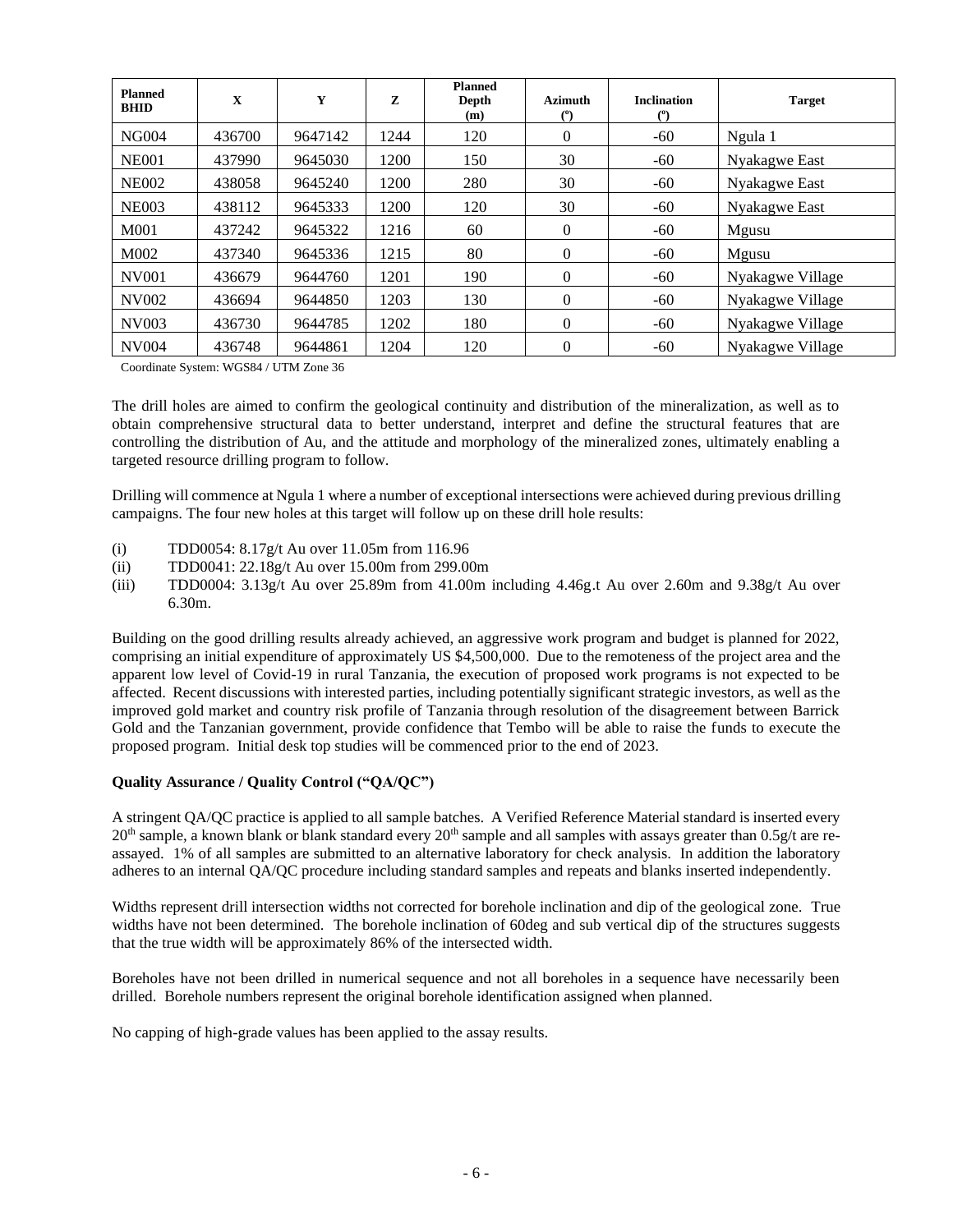## **Qualified Person**

Mr. David Scott, Pr. Sci. Nat., President and CEO of the Company and Mr. John Fleming, Pr. Sci. Nat., are the Qualified Persons for the information contained in this MD&A and are Qualified Persons defined by National Instrument 43-101.

### **Selected Financial Data**

The following selected financial information is derived from the audited annual consolidated financial statements of the Company.

|                                   | <b>Years Ended December 31.</b> |             |             |
|-----------------------------------|---------------------------------|-------------|-------------|
|                                   | 2021<br>2020                    |             | 2019        |
|                                   |                                 |             |             |
| <b>Operations:</b>                |                                 |             |             |
| Revenues                          | Nil                             | Nil         | Nil         |
| Expenses                          | (1,885,025)                     | (1,809,792) | (751, 307)  |
| Other items                       | (18,229)                        | 1,808,065   | 233,389     |
| Net loss                          | (1,903,254)                     | (1,727)     | (517,918)   |
| Other comprehensive (loss) income | (51,025)                        | (195,906)   | (204, 426)  |
| Comprehensive loss                | (1,954,279)                     | (197, 633)  | (722, 344)  |
| Basic and diluted loss per share  | (0.02)                          | (0.00)      | (0.00)      |
| Dividends per share               | Nil                             | Nil         | Nil         |
| <b>Balance Sheet:</b>             |                                 |             |             |
| Working capital (deficit)         | 138,912                         | (367, 248)  | (2,900,724) |
| Total assets                      | 7,584,971                       | 6,744,215   | 6,292,776   |
| Total long-term liabilities       | Nil                             | Nil         | Nil         |

The following selected financial information is derived from the unaudited condensed consolidated interim financial statements of the Company.

|                             | Fiscal 2021                 |                 |                             |                      | <b>Fiscal 2020</b>    |                       |                       |                      |
|-----------------------------|-----------------------------|-----------------|-----------------------------|----------------------|-----------------------|-----------------------|-----------------------|----------------------|
| <b>Three Months Ended</b>   | <b>Dec 31</b><br>2021<br>\$ | Sept 30<br>2021 | <b>Jun 30</b><br>2021<br>\$ | Mar 31<br>2021<br>\$ | <b>Dec 31</b><br>2020 | Sept 30<br>2020<br>\$ | <b>Jun 30</b><br>2020 | Mar 31<br>2020<br>\$ |
| <b>Operations:</b>          |                             |                 |                             |                      |                       |                       |                       |                      |
| Revenues                    | Nil                         | Nil             | Nil                         | Nil                  | Nil                   | Nil                   | Nil                   | Nil                  |
| Expenses                    | (537, 832)                  | (936, 930)      | (185, 686)                  | (224, 577)           | (168, 629)            | (1,231,904)           | (307, 952)            | (101, 307)           |
| Other items                 | (23, 452)                   | 4,504           | 186                         | 533                  | 58,960                | 1,777,044             | 30,377                | (58,316)             |
| Net (loss) income           | (561, 284)                  | (932, 426)      | (185,500)                   | (224, 044)           | (109.669)             | 545,140               | (277, 575)            | (159, 623)           |
| Other comprehensive         |                             |                 |                             |                      |                       |                       |                       |                      |
| (loss) income, net          | (28, 975)                   | 163,079         | (84, 599)                   | (100, 530)           | (283, 782)            | (101, 555)            | (200, 539)            | 389,970              |
| Comprehensive (loss) income | (590, 259)                  | (769, 347)      | (270.099)                   | (324, 574)           | (393, 451)            | 443,585               | (478, 114)            | 230,347              |
| Basic and diluted (loss)    |                             |                 |                             |                      |                       |                       |                       |                      |
| income per share            | (0.01)                      | (0.01)          | (0.00)                      | (0.00)               | 0.00                  | (0.00)                | (0.00)                | (0.00)               |
| Dividends per share         | Nil                         | Nil             | Nil                         | Nil                  | Nil                   | Nil                   | Nil                   | Nil                  |
| <b>Balance Sheet:</b>       |                             |                 |                             |                      |                       |                       |                       |                      |
| Working capital (deficit)   | 138,912                     | 758,723         | (889, 783)                  | (633, 804)           | (367, 248)            | (184, 385)            | (2,818,151)           | (3,254,888)          |
| Total assets                | 7,584,971                   | 8,202,818       | 6,569,237                   | 6,635,731            | 6,744,215             | 6,509,475             | 6,850,935             | 6,872,033            |
| Total long-term liabilities | Nil                         | Nil             | Nil                         | Nil                  | Nil                   | Nil                   | Nil                   | Nil                  |

## **Results of Operations**

#### *Three Months Ended December 31, 2021 Compared to Three Months Ended September 30, 2021*

During the three months ended December 31, 2021 ("Q4") the Company reported a net loss of \$561,284 compared to a net loss of \$932,426 for the three months ended September 30, 2021 ("Q3"), a decrease in loss of \$371,142. The decrease in loss is primarily due to a decrease of \$399,098 in general and administrative expenses, from \$936,930 in Q3 to \$537,832 in Q4 as noted below:

(i) during Q4 the Company recognized share-based compensation of \$51,619 on the granting and vesting of share options compared to \$393,968 in Q3; and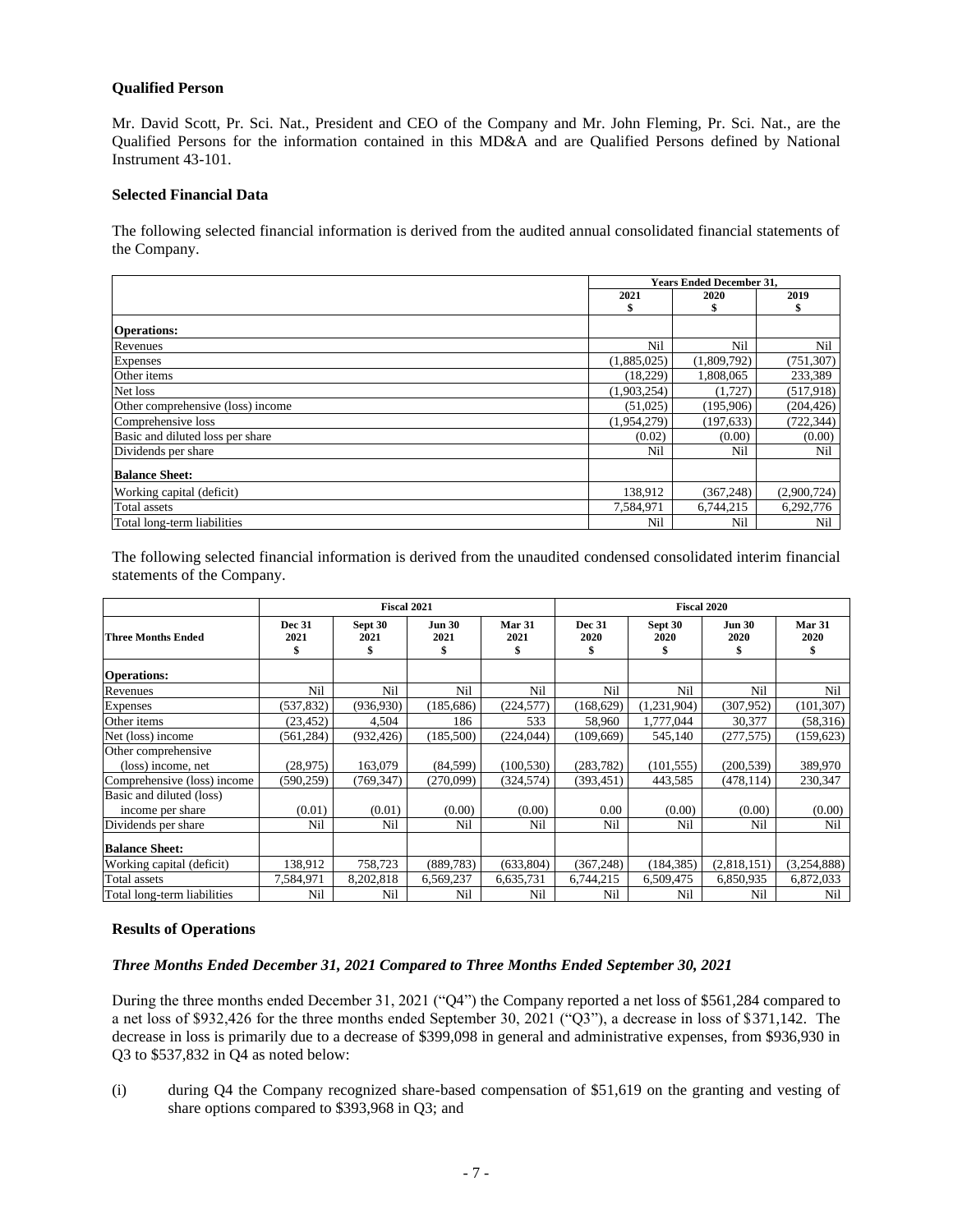(ii) during Q3 the Company paid \$100,000 to a financial advisory firm to provide introductions and assistance to the Company's equity raising activities. No fees were paid in Q4.

# *Three Months Ended December 31, 2021 Compared to Three Months Ended December 30, 2020*

During the three months ended December 31, 2021 ("Q4/2021") the Company reported a net loss of \$561,284 compared to net loss of \$109,669 for the three months ended December 31, 2020 ("Q4/2020"), an increase of \$451,615. The increase in loss is due to an increase of \$369,203 in general and administrative expenses, from \$168,629 in Q4/2020 to \$537,832 in Q4/2021 as noted below:

- (i) during Q4/2021 the Company recognized share-based compensation of \$51,619 on the vesting of share options compared to \$nil in Q4/2020;
- (ii) during Q4/2021 the Company engaged various agencies to conduct a number of investor market awareness campaigns and provide corporate development services for total consideration of \$104,388 (2020 - \$nil);
- (iii) during Q4/2021 the Company incurred website design and maintenance fees of \$36,168 compared to \$nil in Q4/2020. The Company has redesigned its website to provide more comprehensive information on the Company;
- (iv) commencing June 2021 the Company engaged a firm to provide investor relation services for an initial minimum term of six months. During Q4/2021 the Company recorded a total of \$63,059 for these services; and
- (v) during Q4/2021 the Company incurred legal fees of \$126,866 compared to \$19,668 in Q4/2020 mainly for services on the sale of non-core prospecting licences to Barrick Gold Corporation.

# *Year Ended December 31, 2021 Compared to Year Ended December 31, 2020*

During the year ended December 31, 2021 ("fiscal 2021") the Company reported a net loss of \$1,903,254 compared to a net loss of \$1,727 for the year ended December 31, 2020 ("fiscal 2020"). The \$1,901,527 increase in loss is primarily due to the recovery of costs of \$1,900,864 recorded in fiscal 2020 partially offset by a foreign exchange gain of \$7,008 in fiscal 2021 compared to a foreign exchange loss of \$92,799 during fiscal 2020. In addition there was a \$75,233 increase in general and administrative expenses, from \$1,809,792 in fiscal 2020 to \$1,885,025 in fiscal 2021 period. Significant variances between fiscal 2021 and fiscal 2020 are noted below:

- (i) recognized share-based compensation of \$520,587 during fiscal 2021 compared to \$1,122,300 during fiscal 2020 on the granting and vesting of share options;
- (ii) incurred \$188,085 for legal fees during fiscal 2021 compared to \$51,076 during fiscal 2020. The increase is due to the legal services rendered on the sale of non-core prospecting licences to Barrick Gold Corporation;
- (iii) during fiscal 2021 the Company incurred a total of \$362,714 for corporate development, various investor market awareness campaigns and advisory services, an increase of \$331,214 from fiscal 2020 when only \$31,500 was incurred;
- (iv) expensed \$399,362 in fiscal 2021 for directors and officers compensation for services provided by officers and directors of the Company compared to \$266,593 during fiscal 2020. See also "Transactions with Related parties"; and
- (v) during fiscal 2021 the Company incurred \$80,343 for website design and maintenance fees compared to \$nil for fiscal 2020. During fiscal 2021 the Company engaged a consultant to comprehensively redesign the Company's website and provide ongoing maintenance.

As the Company is in the exploration stage of investigating and evaluating its unproven mineral interests, it has no source of operating revenue.

# *Financings*

During fiscal 2021 the Company completed a non-brokered private placement financing and issued 14,810,031 common shares for \$2,221,505. Directors and officers of the Company and private corporations controlled by certain directors participated in this private placement and purchased a total of 1,753,315 common shares (including the 206,666 common shares issued for settlement of advances) for \$262,997. The Company issued 500,000 common shares for finder's fees at a value of \$75,000 on a portion of the private placement. In addition, the Company issued 366,666 common shares for \$65,000 on the exercise of share options.

During fiscal 2020 the following financings were completed: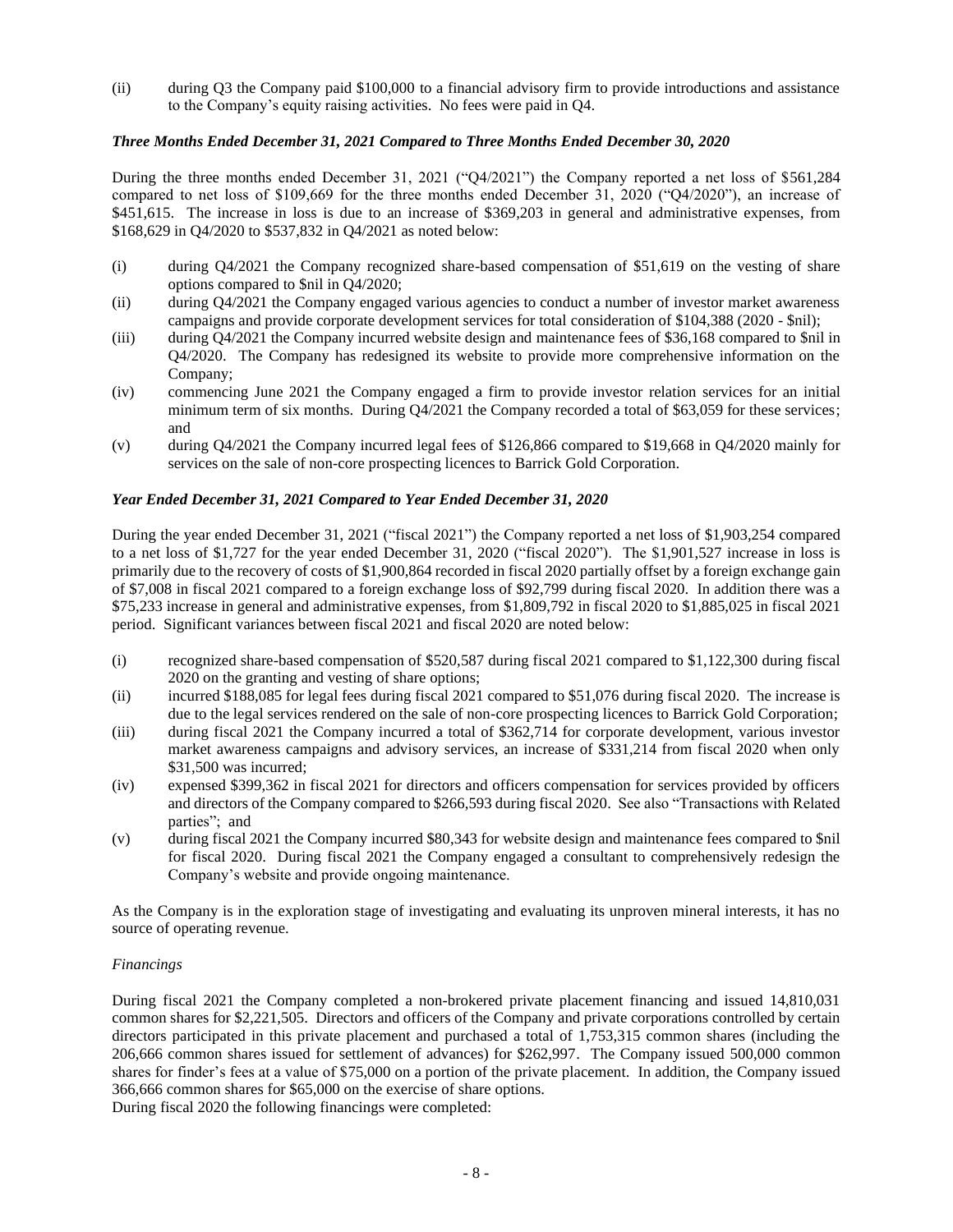- (i) On May 14, 2020 the Company closed the first tranche of a non-brokered private placement financing and issued 6,286,668 common shares as \$0.075 per share for \$471,500. On July 20, 2020 the Company closed the final tranche and issued 8,380,000 common shares for \$628,500. Directors and officers of the Company participated in the private placement and purchased a total of 7,213,334 common shares. The Company issued 266,667 common shares for finder's fees at a value of \$20,000 on a portion of the first tranche closing.
- (ii) On August 6, 2020 the Company completed a non-brokered private placement and issued 5,300,000 common shares at a price of \$0.15 per share for gross proceeds of \$795,000. Directors and officers of the Company participated in this private placement and purchased a total of 1,333,334 common shares for gross proceeds of \$200,000.

#### *Advances*

The Company has received ongoing advances from directors and shareholders of the Company and \$77,418 was outstanding at December 31, 2020. During fiscal 2021 the Company received advances totalling \$47,118, repaid \$49,536 and settled \$31,000. The advances are non-interest bearing and are due on demand. As at December 31, 2021 \$44,000 of advances remained outstanding.

#### **Exploration and Evaluation Assets**

Due to limited funds the Company's exploration activities during fiscal 2021 and fiscal 2020 have been constrained to necessary property and concession payments and limited exploration. The Company intends to recommence drilling in May 2022. See also "Follow Up Drilling Program and Future Strategy".

**Total**

Exploration and evaluation activities incurred during fiscal 2021 and fiscal 2020 are as follows:

|                                         | \$         |
|-----------------------------------------|------------|
| <b>Balance at December 31, 2019</b>     | 6,060,739  |
|                                         |            |
| <b>Exploration costs:</b><br>Geological | 165,776    |
| <b>Technical services</b>               | 56,026     |
|                                         | 221,802    |
| <b>Acquisition costs:</b>               |            |
| Property / concession payments          | 217,710    |
| Foreign exchange movement               | (138, 379) |
| <b>Balance at December 31, 2020</b>     | 6,361,872  |
| <b>Exploration costs:</b>               |            |
| Geological                              | 134,609    |
| <b>Technical services</b>               | 202,737    |
|                                         | 337,346    |
| <b>Acquisition costs:</b>               |            |
| Property / concession payments          | 74,643     |
| Foreign exchange movement               | (50, 989)  |
| <b>Balance at December 31, 2021</b>     | 6,722,872  |

#### **Financial Condition / Capital Resources**

As at December 31, 2021 the Company had working capital of \$138,912. On April 22, 2022 the Company completed the disposition of its non-core prospecting licences for US \$6,000,000 gross proceeds and a private placement of its common shares for \$1,500,000. Management considers that the Company has adequate resources to maintain its core operations and planned exploration programs on its existing exploration and evaluation assets for the next twelve months.

On April 27, 2022 the Company announced that it intends to complete a non-brokered private placement consisting of 2,020,000 common shares, at a price of \$0.27 per share, for total gross proceeds of up to \$545,400. The proceeds from the private placement will be used for general working capital, and project related costs.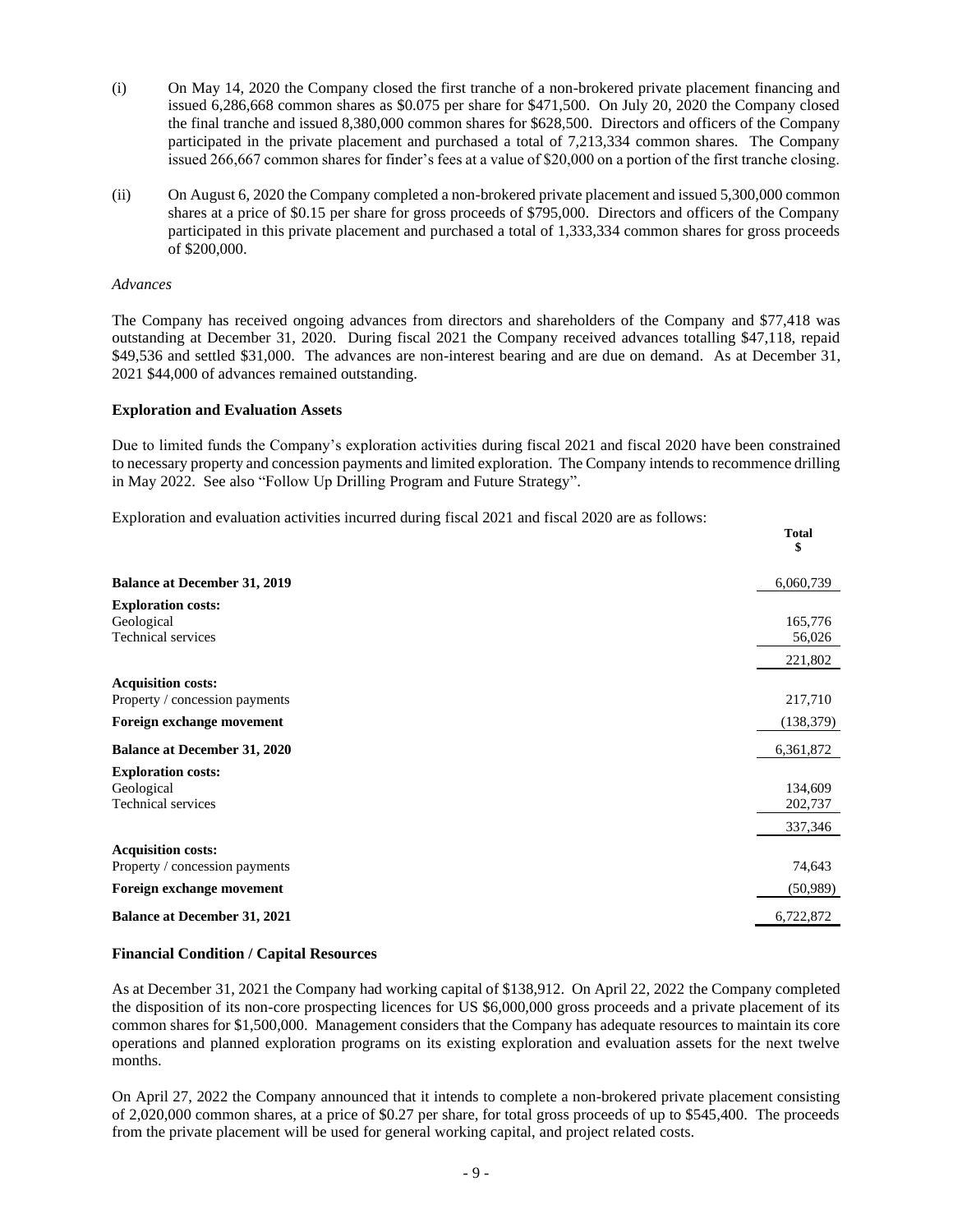#### **Financial instruments**

The Company's financial instruments consist of cash, receivables, payables and advances payable. None of the Company's financial instruments are subsequently measured at fair value through profit and loss. Unless otherwise noted, it is management's opinion that the Company is not exposed to significant interest or credit risks arising from its financial instruments.

In conducting its business, the principal risks and uncertainties faced by the Company are centralized around its mineral properties and the Company's efforts to explore and develop those properties. The Company relies on equity financing, accommodations from its service providers, advances from shareholders, sales of properties for its working capital requirement and to fund its exploration and drilling programs. There is no assurance that the Company will be able to raise funds through equity or debt or through entering into joint venture arrangements with other parties. As noted previously, the Company has closed on a transaction with Barrick resulting in cash inflow of \$6,000,000 and has historically completed private placements.

## **Off-Balance Sheet Arrangements**

The Company has no off-balance sheet arrangements.

## **Proposed Transactions**

The Company has no proposed transactions.

## **Critical Accounting Estimates**

The preparation of financial statements in conformity with IFRS requires management to make estimates and assumptions that affect the reported amounts of assets and liabilities and disclosure of contingent assets and liabilities at the date of the financial statements, and the reported amounts of revenues and expenditures during the reporting period. A detailed summary of the Company's critical accounting estimates is included in Note 3 to the December 31, 2021 annual consolidated financial statements.

# **Changes in Accounting Policies**

A detailed summary of the Company's significant accounting policies is included in Note 3 to the December 31, 2021 audited annual consolidated financial statements.

## **Related Parties Disclosures**

A number of key management personnel, or their related parties, hold positions in other entities that result in them having control or significant influence over the financial or operating policies of those entities. Certain of these entities transacted with the Company during the reporting period. Transactions made with related parties are made in the normal course of business and are measured at the exchange amount, which is the amount of consideration established and agreed to by the related parties.

#### (a) *Transactions with Key Management Personnel*

Key management personnel include those persons having authority and responsibility for planning, directing and controlling the activities of the Company as a whole. The Company has determined that key management personnel consists of members of the Company's Board of Directors and executive officers.

(i) During fiscal 2021 and 2020 the following compensation and fees were incurred:

|                                                         | 2021                     | 2020    |  |
|---------------------------------------------------------|--------------------------|---------|--|
|                                                         | S                        | S       |  |
| David Scott - President, CEO and Director               | 218.692                  | 120.126 |  |
| Simon Benstead - CFO, VP Corp. Development and Director | 148.851                  | 101.750 |  |
| Frank Hogel - Director                                  | $\overline{\phantom{a}}$ |         |  |
| Marc Cernovitch - Director                              | 128,851                  |         |  |